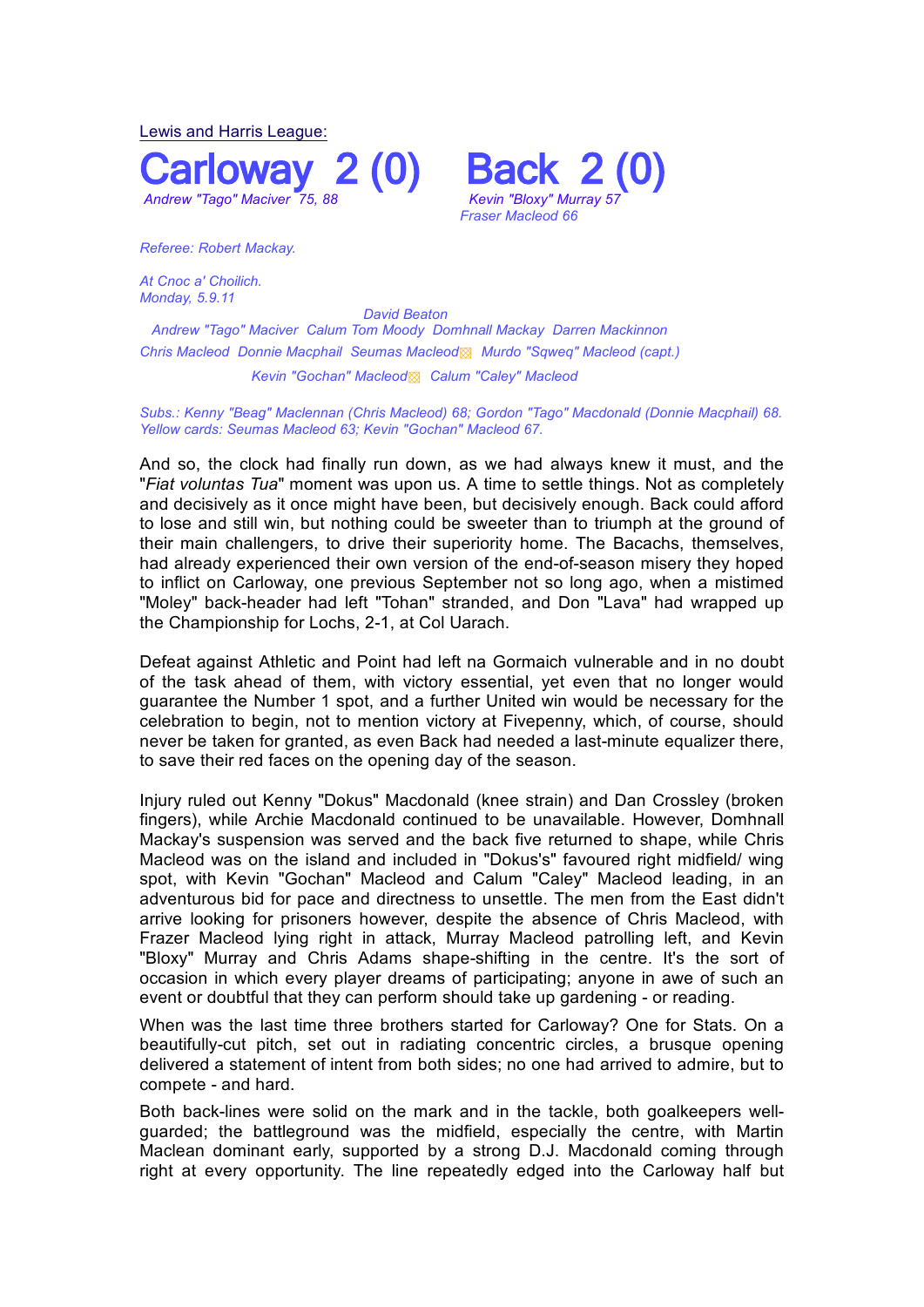"Pongo", Domhnall Mackay, Calum Tom, and Darren Mackinnon were steadfast as Frazmac pulled them wide, Murray Macleod ran long on the left, while "Bloxy" shielded and held, as he awaited back-up from Adams *et al*, with Martin Maclean charging through in support. "Sqweg", Chris and Seumas Macleod, and Macphail found it hard to supply "Gochan" and "Caley" early, retreating frequently to hold.

On 7 minutes an early Martin Maclean shot from 22 metres warmed Beaton's hands, before a 12th minute corner on Carloway's left was cleared to the centre line where a strong Maclean interception saw him surge forward to supply Frazer breaking right; neat interplay back and forth through Frazer, Adams, and Maclean ended with a Macleod chip over the bar, 16 metres out on the right. On 16 minutes a Chris Macleod turn and shot moving in from the right 22 metres out was Carloway's first real effort, before Back nearly opened their account - twice. On 21 minutes D.J. won the ball on the right on the centre line and moved forward fast to feed "Bloxy" on the edge of the box. He shielded expertly, then returned the favour square to the arriving Macdonald to force Beaton to palm away at full stretch to his right. The pace was quickening. Immediately a Maclean golden diagonal was cleared for another corner to Carloway's right and an inviting in-swinger found an unmarked Inny Red(?) cracking a header off the Carloway crossbar from 10 metres centrally.

Finally, on 27 minutes, na Gormaich managed to escape the Bacach stranglehold and a few home openings materialized: a "Sqweg" free-kick just inside the Back half on the right finding Calum Tom,16 metres from goal, in a crowded box, but the ball was high and he was unable to direct his header. He retrieved it wide, and won na Gormaich's first corner on the left. Again Moody won in the air, centrally 8 metres out, but his glancing header was drifting past as Mackay whipped it against "Tohan's" chest, and past. The resulting corner was cleared back to "Caley" who eventually returned it but Seumas Macleod was unable to get any power on his header, 12 metres out. However, an immediate break on the Carloway left saw a freed Frazmac fire a glorious chance over from 20 metres. Three minutes later David Beaton almost lost a high Macdonald free-kick, from 10 metres into the Carloway half, in the sun, before recovering excellently to claw it away from the junction of bar and post to his right.

There was no doubt a more creative Back outfit had edged first-half proceedings against a committed Carloway side, who held well, but apart from that short period on the half-hour, were unable to create; but, as in life itself, regretting lost opportunities is a common leitmotif in sport. Immediately, a cleverly-taken Maclean free-kick, midway inside the Carloway half, to the left, caught a defence awaiting a trademark drive wrong-footed as it was slipped to Murray Macleod, but his low cross-drive was probably going wide before being blocked on the 6-metre line by Moody and cleared before Frazer could pounce.

A spell of Carloway pressure saw a corner on the left lead to shots by "Caley", then Seumas Macleod, then "Gochan", being beaten down, before Adams broke through on the Back right but was edged out by Mackinnon. Just as the contest seemed to be evening up, the game-changer arrived. On 57 minutes, a Back surge down the left, and a glorious early cross from Maclean, midway within the half, out on the left touchline, found Adams ghosting wide of the line to the right, to reversehead back along the 6-metre line to "Bloxy", initially appearing too high, but Murray managed to climb somehow to head-lob expertly into the centre of the Carloway goal, where a despairing Beaton could only help the ball on its way into the net.

All to play for; the pace ratchetted up but for Carloway, despite "Pongo" and Calum Tom becoming auxiliary attackers, clear chances still would not come, and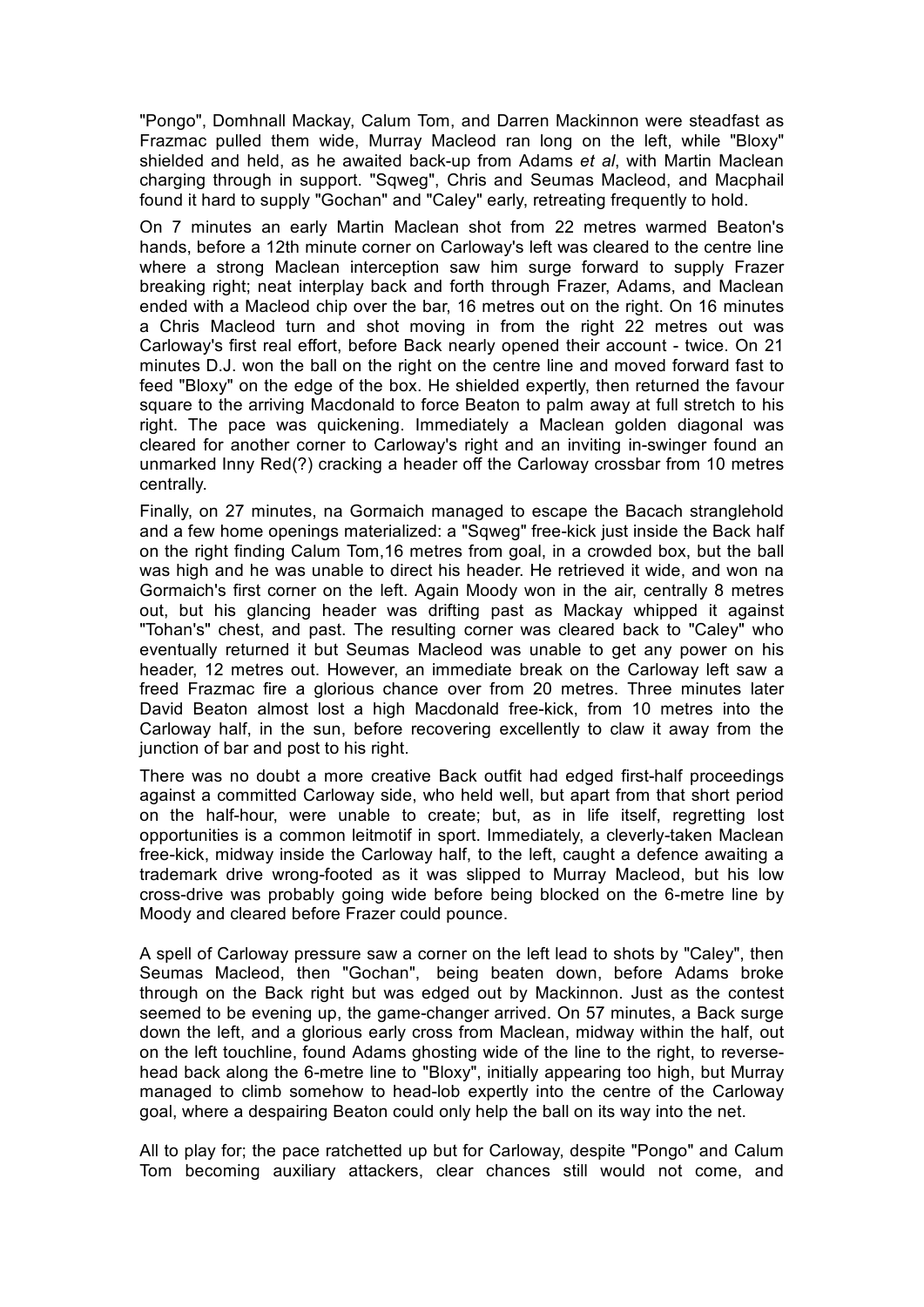dangerous gaps appeared at the back. A Chris Macleod turn inside and a shot from 20 metres flew over, before a Domhnall Mackay free-kick from the centre line was cleared. Then the classic killer break appeared: as na Gormaich pressed desperately, Chris Adams led the charge out of his own half deep into opposition territory, slipped wide to the leftwards-racing Murray Macleod, kept advancing to receive the wall-pass return and, as David Beaton challenged on the left, sidestepped him neatly to cross square beyond Mackay and enable an isolated Frazer Macleod, almost on the goal-line, to tap home.

It really was the defining moment of the season for Carloway, their own "*Mene mene tekel upharsin*" moment. What does any squad do in such circumstances? Kevin Anderson and Graeme Miller reacted bravely. Immediately Kenny "Beag" and "Tago" on for Donnie Macphail and Chris Macleod, and the drive forward now became frenetic, as higher gears kept being found in the gear-box. Back let them come: if the system works, why tinker with it? The line was secure; their own breaks forward were threatening.

Right away Kenny "Beag" had a turn and shot blocked on the right from 18 metres before Seumas Macleod shot over from 20 metres. With fifteen minutes left on the clock Lady Fortune finally smiled on Carloway: a "Sqweg" interception in his own half saw him feed "Pongo" moving into the Back half; he checked and squared to Domhnall Mackay coming forward in the centre, who in turn passed it down the line to Mackinnon on his left, who had time to switch it to his right and send a glorious Martin Peters cross curving over the back-line inwards to the far post, just too far for "Tohan" to cut it out, a defence's nightmare ball, too high for the leaping Seumas Macleod but perfect for the arriving "Pongo" to nod past the helpless keeper.

What next? All defensive software now seemed erased from the Carloway hard drive as they charged. However, on 80 minutes Chris Adams robbed Seumas Macleod in midfield, broke forward through a thin defence, but sent the ball over from 20 metres. Two minutes later a carbon-copy Mackinnon cross found "Gochan" on the edge of the box, to volley square left for "Caley" to turn and shoot, but quality handling from "Tohan" made the save look easy.

On 84 minutes another exquisite Martin Maclean golden diagonal to his right found Frazmac ghosting behind Mackay to kill the title race stone dead, but as he drew Beaton well, 16 metres out on the right one-on-one, the ball bobbled exactly at the wrong moment and was lobbed over the keeper - and the bar - from 12 metres. It could have been costly, as, amazingly, with two minutes of normal time left, Carloway forced an electric conclusion to the evening, a Seumas Macleod corner on the left finding the redoubtable "Pongo" running along the line six metres out to outleap his marker and back-glance the ball to Tohan's left. With four minutes added-on time to endure, the pace - not to mention the challenges - became breathtaking, but, try as they might, Carloway could not get another clear sight of Tohan. Indeed, just on the whistle, it was the Bacachs who might have got the winner as a break down the Back right forced Beaton to block brilliantly with his knees, a shot from 10 metres out on his left.

Whew! Abair oidhche! Perhaps, taken as a discrete unit, this was a fair result on the night, but was anyone thinking in those terms? The first half was certainly Back's, as they effectively controlled midfield, with Martin Maclean's performance combining elements of Billy Bremner, David Hay, and Paddy Crerand at their best: the weighted tackling, the forward surge and the early diagonal; while Murray Macleod's control on the left was reminiscent of Christophe Dugarry.